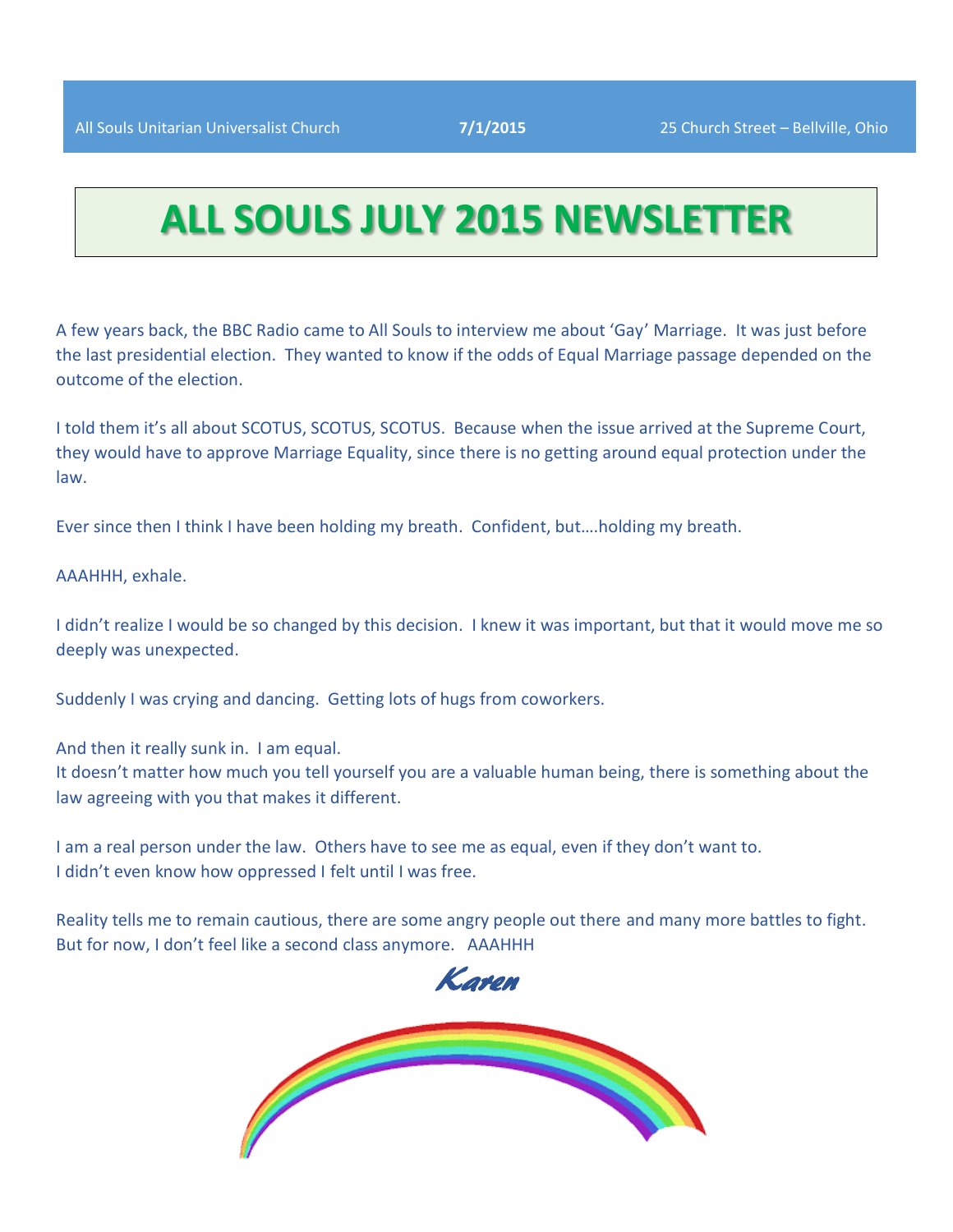# *MESSAGES FROM THE BOARD*

#### **…from Glenn Myers, President**

### **COPYCATS**

Many new churches and old established denominational churches alike are attempting to draw people (especially youth) to their folds by advertising new approaches to the preconceived perception of what a church is. This movement is a response to the statistical decline in church attendance in recent years.

So, what's wrong with that? Times change, shouldn't institutions change as well?

The problem I see is that some of the promises are insincere. For example, when I read invitations like, "Come join us -- it doesn't matter if you believe in God; Come join us -- you can work out your own salvation; Come join us -- we will entertain you", I find between the lines or in the fine print, that you will be guided to the Gospel message according to that particular church's brand, creed, or dogma.

On the other hand, All Souls UU Church of Bellville, and other UU churches in the Unitarian Universalist Association of Congregations (UUA), honestly are liberal churches that welcome people with different beliefs, or no belief, into a nonjudgmental organization that promotes and supports the individual's pursuit of his/her own spirituality. The glue of the congregation is shared values (the seven Principles), not creed or dogma.

All Souls UU Church lives its motto of, "We Take Inclusivity and Diversity Seriously." The church Bylaws, under Article 4.2 (nondiscrimination), states that membership is open to all persons without regard to race, sex, disability, national origin, or sexual orientation.

We are the real thing. The church as an institution and the individual members assimilate diversity into strength for all. This is accomplished first by acceptance and then by support

All Souls may not be the church for everybody, but it may be the church for everybody else.



*"WE TAKE INCLUSIVITY AND DIVERSITY SERIOUSLY"*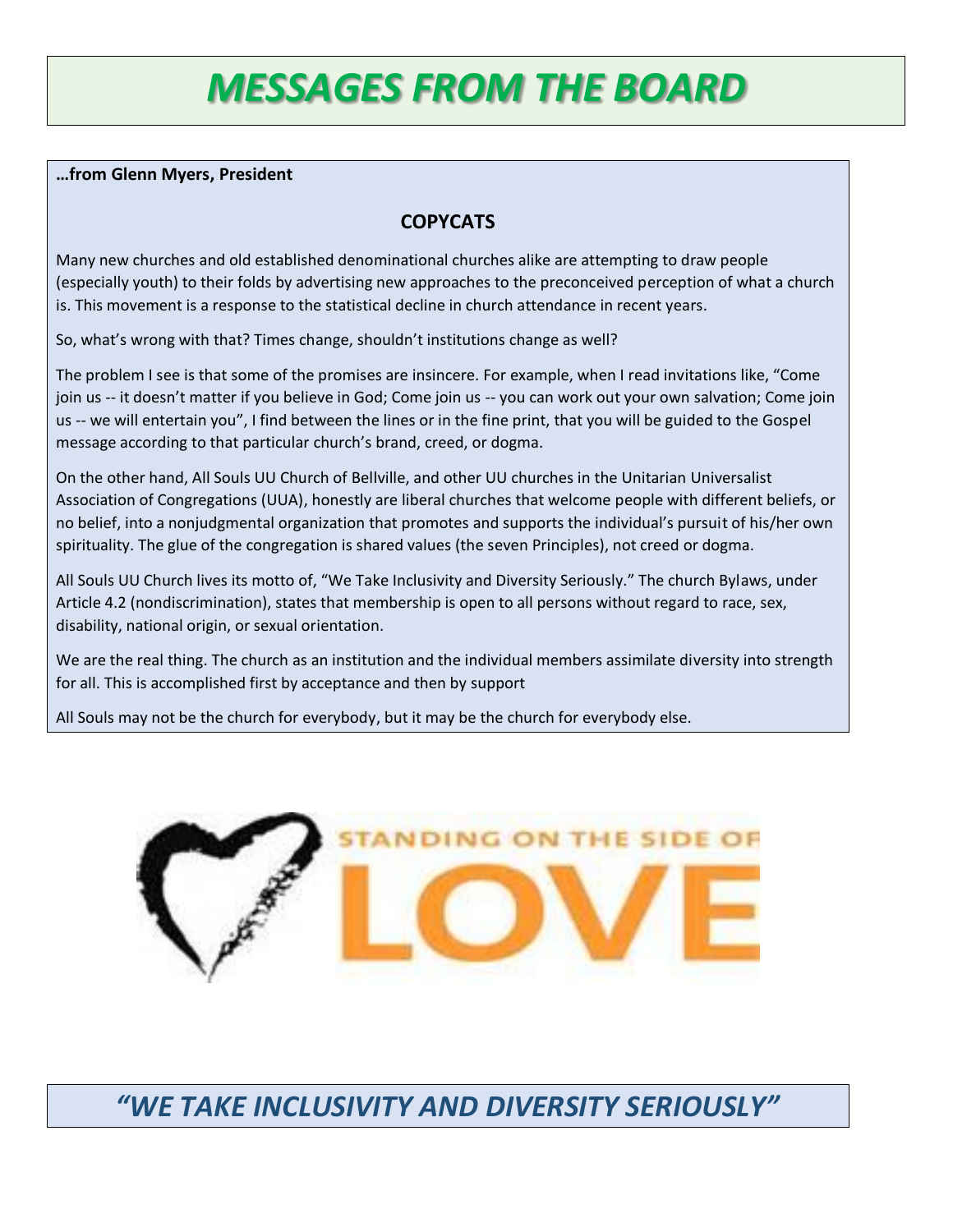## **MAY TREASURER'S REPORT**

|                                      | <b>MAY</b> | $Y-T-D$   |
|--------------------------------------|------------|-----------|
| <b>INCOME</b>                        |            |           |
| <b>Pledges</b>                       | 2,558.00   | 22,912.00 |
| <b>Offerings</b>                     | 759.00     | 6,324.76  |
| <b>Donations - Maintenance Fund</b>  | 0.00       | 3,080.00  |
| <b>Kenya Coin Collection</b>         | 95.55      | 807.08    |
| <b>Chair Fund</b>                    | 238.00     | 1,223.00  |
| <b>Rummage Sale</b>                  | 0.00       | 2,203.40  |
| <b>Recycle</b>                       | 7.80       | 303.75    |
| <b>Minister's Discretionary Fund</b> | $-70.00$   | $-70.00$  |
| <b>Other</b>                         | 869.15     | 1,229.40  |
| <b>TOTAL</b>                         | 4457.50*   | 38,013.39 |
| <b>EXPENSES</b>                      | 3420.92**  | 36,252.37 |
| <b>DIFFERENCE</b>                    | 1,036.58   | 1,761.92  |

**\*A monthly income of \$3,039.33 is required in order to meet annual expenses of \$36,472.00**

| **Expenses Other than "Usual" | Tree Removal - \$75.00       |  |
|-------------------------------|------------------------------|--|
|                               | Two Chairs w/Arms - \$248.96 |  |

## **MAY PLEDGE REPORT**

| <b>Total Members</b>      | 27<br>22   |           |
|---------------------------|------------|-----------|
| <b>Total Pledges</b>      |            |           |
| <b>Average Attendance</b> | 54         |           |
|                           | <b>MAY</b> | $Y-T-D$   |
| <b>Amount Pledged</b>     | 2,227.00   | 21,334.00 |
| <b>Amount Received</b>    | 2,558.00   | 22,291.00 |
| <b>VARIANCE</b>           | 331.00     | 1,578.00  |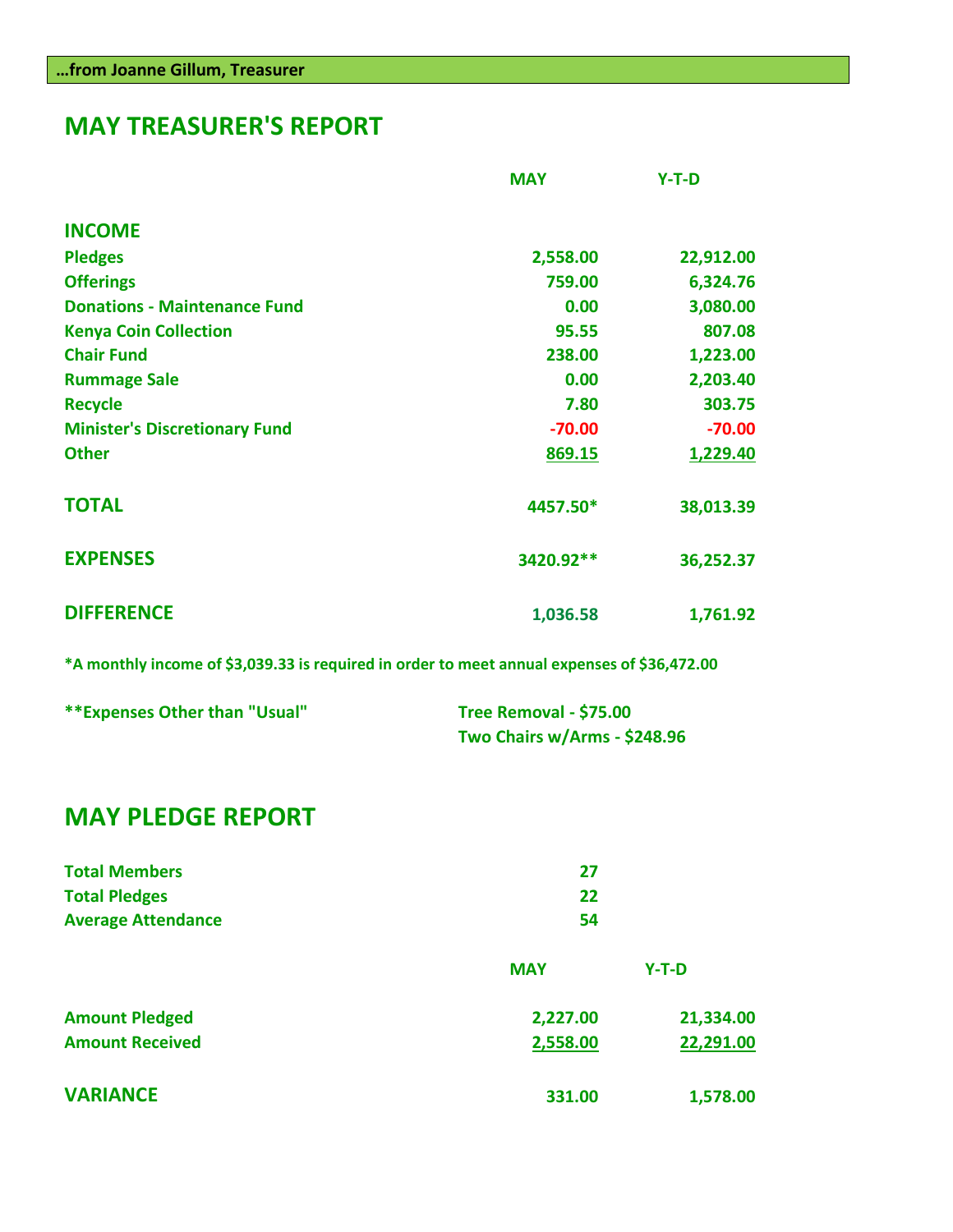#### **…from Mike Garber, Finance Trustee**

#### **SUMMER STREET MART & LUNCHEON**

#### **All Souls major fundraiser of the season is Saturday, July 11.**

Chairpersons are Renee Gilbert - Rummage Sale and Bruce Kilgore- Luncheon. Please support them by donating items, signing up to help set up, working during the event or cleaning up. The more people signing up, the lighter the load.

**Come have fun. Meet some new people!**

#### **UUA GENERAL ASSEMBLY in Columbus June 2016**

This might be a good opportunity to help fund the much needed renovation of the sanctuary. The cost could be approximately \$30,000 for the renovations.

The Board has approved the forming of a fundraising exploratory committee to investigate possible items to sell at GA in Columbus, with proceeds to be dedicated to the renovation fund.

#### **Look for a handout and volunteer sign-up sheet Sunday, July 12.**

#### **…from Chuck Rhodes, Building & Maintenance Trustee**

The air conditioners were serviced this month and found to be in very good operating condition.

The church sign design and location were approved by the church sign committee. This recommendation was presented to the church board, and their approval was given. The permit for construction of the church sign was submitted to the village, and a hearing was held with the architectural commission. This was necessary, as we are located in a historic district. The meeting went well and approval was received to proceed with the project. Sign Graphix was notified, and the sign should arrive in mid-July. We will install the sign and give our old sign to the city for the opera house, as that sign is in poor condition.

So, by mid-month, we will have our new church sign thanks to the hard work of the sign committee: Mike Garber, Ann Kilgore, Bruce Kilgore, Sandy Macpherson, Reed Richmond and Judy Shaffer.



**Liz Hansen shares the story "And Tango Makes Three" during the Children's Moment.**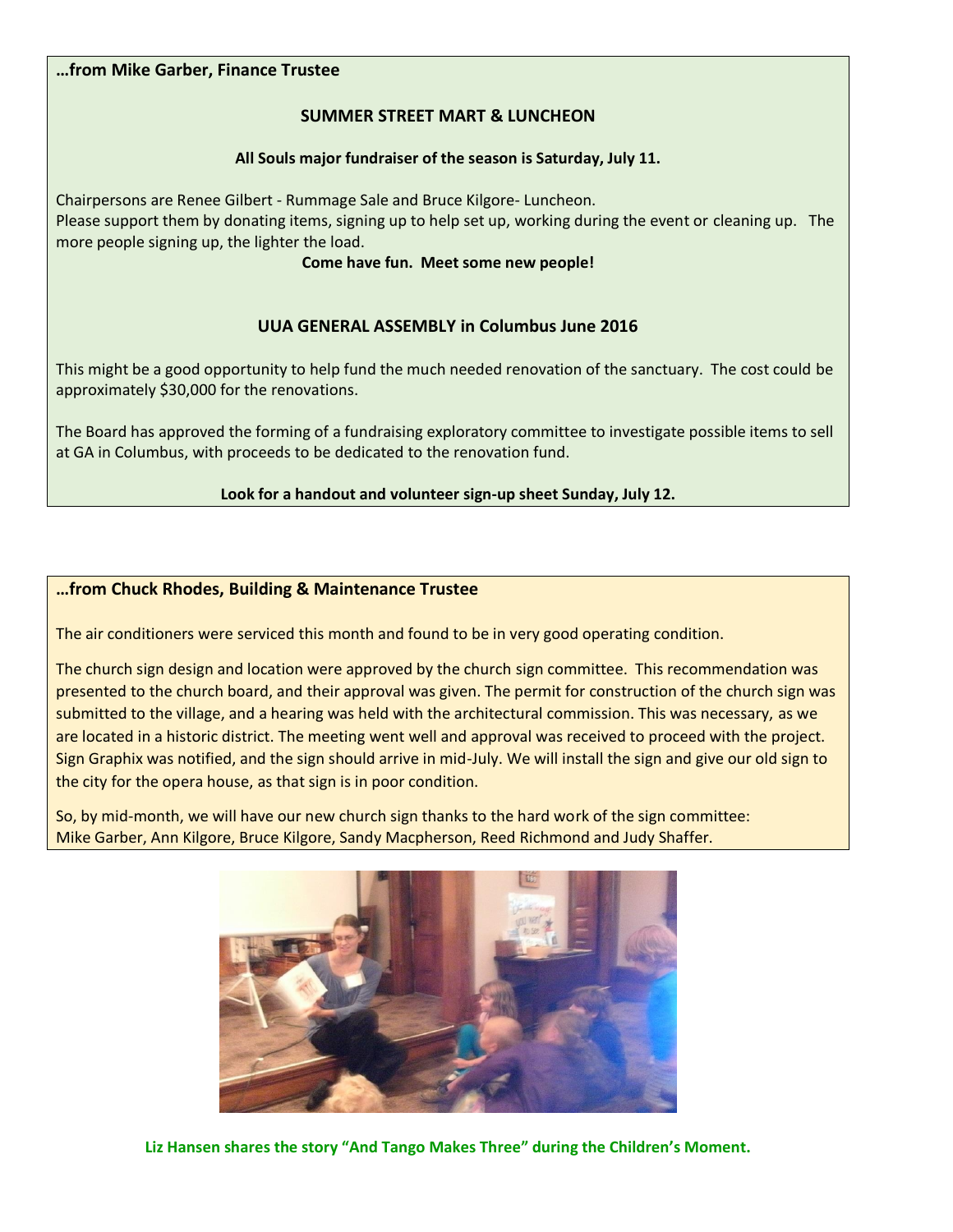#### **…from Liz Hansen, Religious Education Trustee**

Exciting news for our children's Religious Education program…Teasha and Kayt are gearing up to lead the youth in Religious Education every week during service for the rest of this summer! We've found a really fun curriculum through the UUA called "World of Wonders", which focuses on our 7th principle, "Respect for the interdependent web of all existence". The curriculum is aimed at kids in Kindergarten - 1st grade, but all school aged kids are invited to join in, with the older kids serving as helpers. I'm anticipating that we'll keep the youth classes going weekly through most of the school year too.

Will Humphrey will be leading four weeks of Adult Religious Education starting on July 12. The group will be viewing some TED talks and Will will lead a discussion following. TED is a nonprofit devoted to spreading ideas, usually in the form of short, powerful talks (18 minutes or less). TED began in 1984 as a conference where Technology, Entertainment and Design converged, and today covers almost all topics — from science to business to global issues — in more than 100 languages. TED is a global community, welcoming people from every discipline and culture who seek a deeper understanding of the world. We believe passionately in the power of ideas to change attitudes, lives and, ultimately, the world. On TED.com, we're building a clearinghouse of free knowledge from the world's most inspired thinkers — and a community of curious souls to engage with ideas and each other.

Just to clarify, my role isn't really changing in terms of organizing religious education. I'll still be doing the foot work of organizing classes and recruiting facilitators, I just won't be sitting on the board. Basically, Jackie Moore is the official trustee, and I'm the RE Committee Chair. If you are interested in organizing, planning or facilitating any sort of RE program, please let me know!

### **PASTORAL CARE DUTIES**

#### **Until the Pastoral Care Trustee position is filled,**

#### **please contact Glenn Myers with any concerns about members' health or well-being.**

#### **As always, Rev. Karen Bruno is available for more urgent Pastoral Care needs.**

- significant life changes: divorce, serious illness, hospitalization, surgery, a close friend or family member dies or is hospitalized
- you are experiencing some kind of loss, stress or minor mental health concern
- you are spiritually or emotionally searching and want a listening ear

#### **…from Bruce Kilgore, Fellowship Trustee**

Saturday, July 11, is All Souls kitchen's busiest day! It is the Summer Street Mart. **PLEASE SIGN UP** to help in the kitchen (wash dishes, serve food, cut pies, deliver food to vendors in the park, help clean-up at close of day, bus tables, etc.) Our customers look forward to our selections of salads (2 quarts or large bowl make a nice donation) and, as always, we will take donations to cover cost of beef and noodles, buns and take-out containers. Thank you in advance!

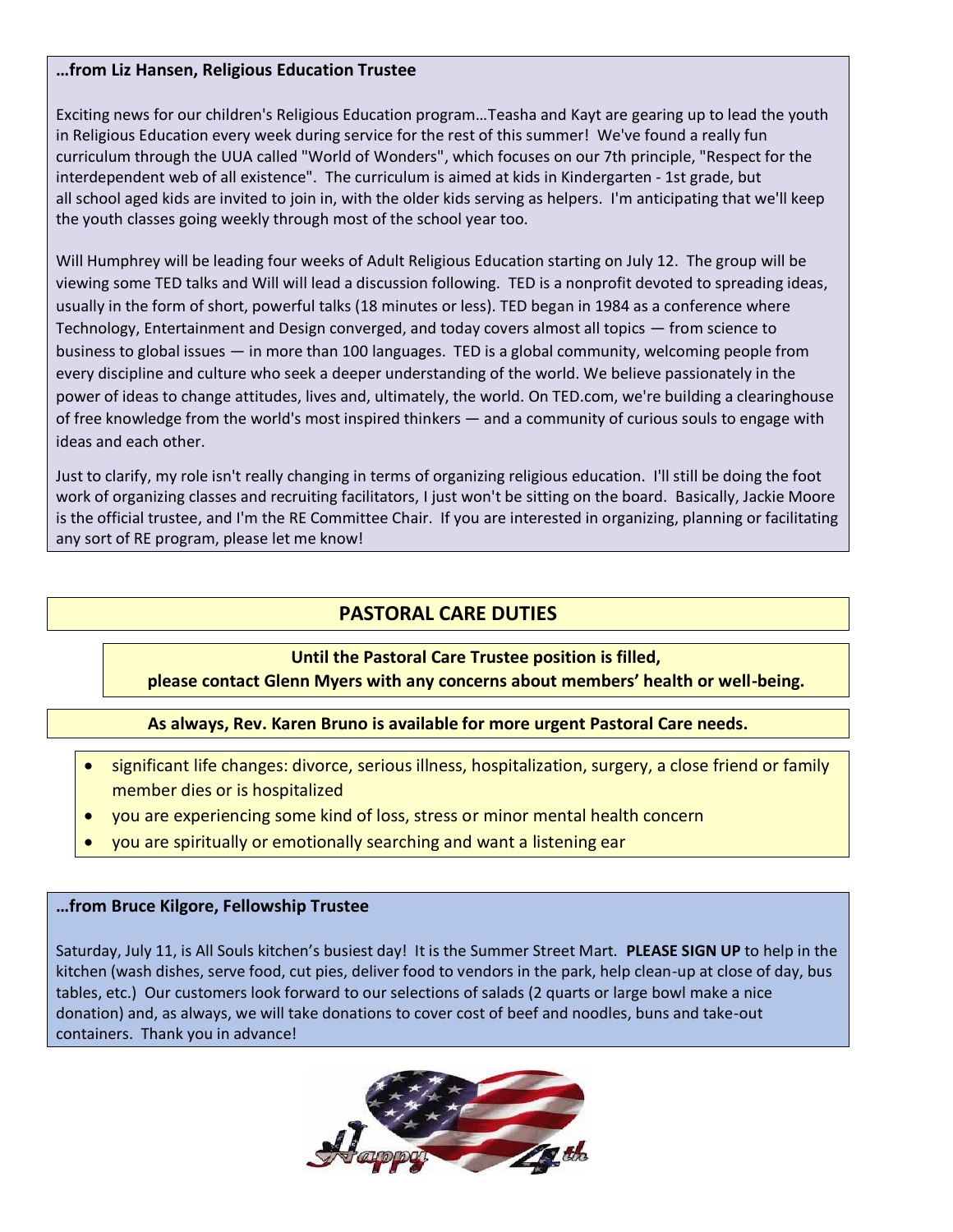| from Irene Maginniss, Secretary                                                                                                        |
|----------------------------------------------------------------------------------------------------------------------------------------|
| All Souls will be a part of the community wide event on July 11, 2015.<br>We will have a Luncheon and Rummage Sale and need your help. |
| Can you volunteer and donate?                                                                                                          |
| Have you filled a box yet?                                                                                                             |
| We need Collectibles & Computers, Home Goods & Haberdashery,                                                                           |
| Dolls, Dishes & Diamonds, Kids Things and Keepsakes too.                                                                               |
| Don't forget Craft supplies and Clothing (nice), Jewelry and Gems,                                                                     |
| Artwork and Artifacts, as well as Memorabilia & Musical stuff.                                                                         |
| We can sell your Furniture, Fabric and Fishing Gear, Vases and Vintage Valentines,                                                     |
| Commemoratives & Curtains, plus Games and Garden stuff.                                                                                |
| Add to your box: Books, Basketballs and Banks, Holiday Ornaments & Hardwares,                                                          |
| Posters and Prints, Archery (equipment) and Art Supplies too.                                                                          |
| Don't forget Tools (indoor and outdoor), Tablets & (other) Treasures,                                                                  |
| along with Sewing Stuff & (small) Appliances that work.                                                                                |
| Oh, please bring Glassware, Gadgets and Gee, that's enough.                                                                            |

#### **…from Mandy Waltz, Media, Advertising & Growth Trustee**

#### **Happy 4th of July!**

Congratulations on the Supreme Court's decision to legalize same sex marriage!!!

On July 25, we will be sponsoring the first ever Mansfield Gay Pride. It will be held at South Park, 100 South Brinkerhoff Ave., Mansfield, and will feature a parade, booths, live music, drag performers and DJs, as well as a kids' zone. I will be passing around a signup sheet for volunteers for the booth and parade. The more the merrier!

#### **…from Brian Moore, Pulpit & Worship Trustee**

#### **Greetings from the Pulpit Chair**

I'm going to start my article with a short story about a Cab Driver and the Preacher.

A cab driver reaches the Pearly Gates and announces his presence to St. Peter, who looks him up in his Big Book. Upon reading the entry for the cabby, St. Peter invites him to grab a silk robe and a golden staff and proceed into Heaven. A preacher is next in line behind the cabby and has been watching these proceedings with interest. He announces himself to St. Peter. Upon scanning the preacher's entry in the Big Book, St. Peter furrows his brow and says, "Okay, we'll let you in, but take that cloth robe and wooden staff". The preacher is astonished and replies, "But I am a man of the cloth. You gave that cab driver a golden staff and a silk robe. Surely I rate higher than a cabby." St. Peter responded quite matter-of-factly: "Here we are interested in results. When you preached, people slept. When the cabby drove his taxi, people prayed."

As your pulpit chair I kind of feel like the role of St. Peter when it comes to who speaks at All Souls. Will the speaker get results? Will we have something to take home with us? Did we fall asleep? Well, if you have ever had the experience of a cab ride in the big city, you may not have prayed, but chances are it was a memorable experience. Same with many of our speakers who are closer to ordinary than the ordained person of the cloth professional speaker. I am interested in results as well. I have four more dates to fill this year. Hmmm…maybe I should send an email to the local Cab Company? I bet they have some great stories to tell.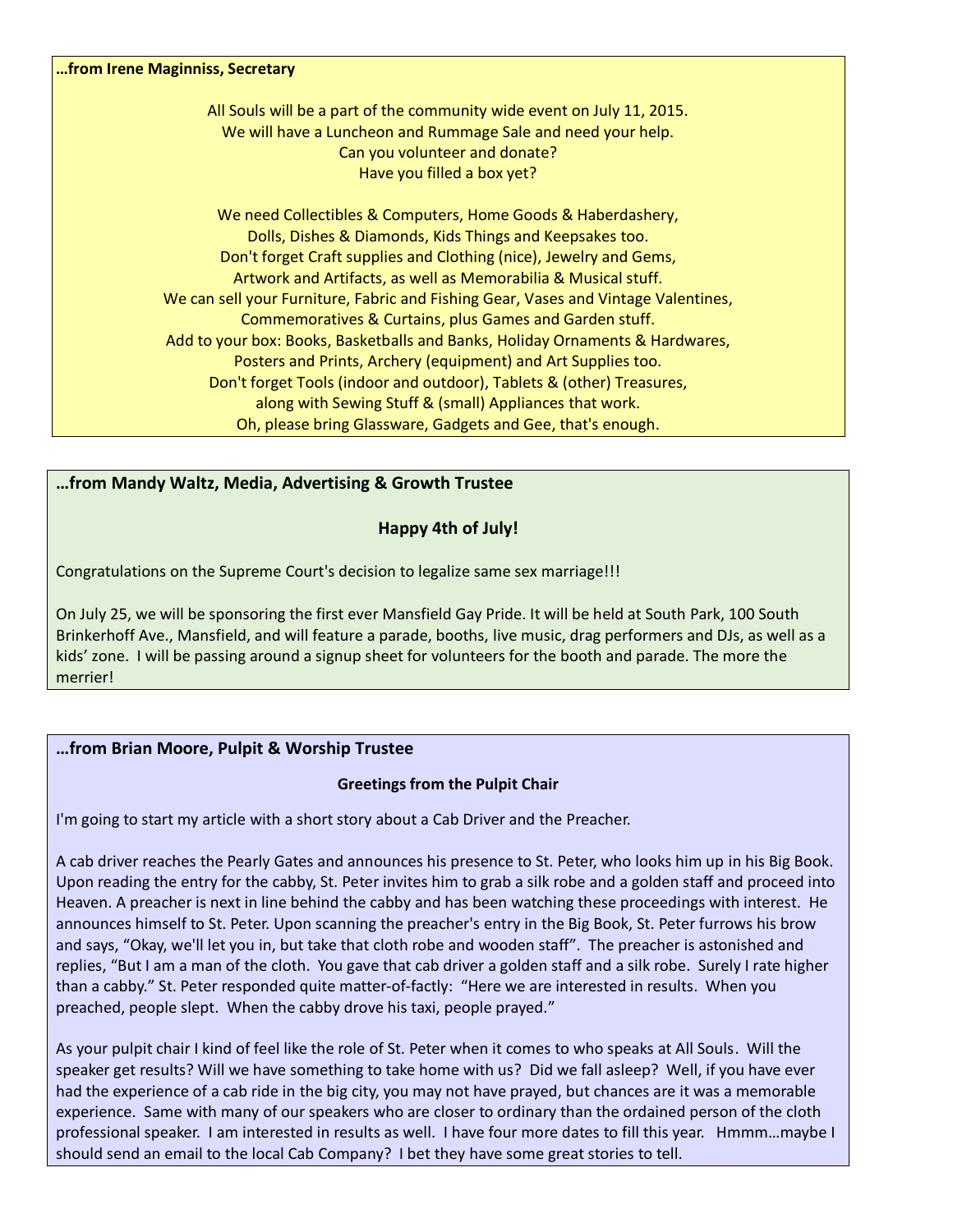#### **…Pulpit & Worship cont.**

#### **Looking Ahead to July**

#### **Saturday July 4 – Independence Day**

**Sunday July 5 Speaker**: William Humphrey **Title:** American Way of Life: Love and the Other **Topic:** Love and the Other **Leader**: Reed Richmond **Music**: Trio Alla Breve

#### **Sunday July 12**

**Speaker:** Dr. Walter Kania **Title**: Two Masters, One Message

**Topic:** They lived separated by 500 Years as we measure time. They were separated by 3,000 miles as we measure distance. Yet, these two spiritual Avatars spoke with One Heart. They were both Sages and Teachers of the way less traveled. The earliest name that was assigned to both of them was "The Way". This was a new way of seeing, a new way of understanding, and a new way of being. Here you will find two of the most remarkable persons who ever lived. **Leader:** Joan Richmond

**Music:** Ayesha Fry

#### **Sunday July 19**

**Speaker**: Jenn Wilson

**Title**: Shaking down on the AT

**Topic**: When a hiker prepares for a long distance hike, they make sure they have all needed supplies for that journey. If they are a less experienced hiker, this process may propose a greater challenge. Last year, when I was preparing for my hike, I cross trained by running, weight trained and lead boot camps. I mentally prepared by thinking of all types of situations and emergencies - and packed the needed supplies for each. So, I was physically and mentally prepared; but proper pack weight proved to be the demise of my hike. Over the two weeks of hiking, I learned what it means to "shake down" my pack, carrying only the bare necessities. This allowed me to thrive on the trail. Elevation proved no competition for an appropriate pack weight-trained hiker. I felt like I could hike forever and found the thrill in following my dreams and passions. I also related a hikers "shake down" to a character "shake down". I was able to reflect on my life while hiking and was able to pin point some extra "weight" I had been carrying around, holding me back from truly living, dreaming and experiencing life to its fullest. Pride, control and selfishness were among the heaviest limitations in my life, holding me captive to truly thriving in my daily life. Come along for this adventurous journey trekking from Springer Mountain, GA to Fontana Dam, NC- blisters, tears, thunder storms and all, and be challenged to "shake down" any area in your life that is holding you back from truly living.

**Leader**: Teasha Sprague **Music**: Trio Alla Breve

**Sunday JULY 19-** TAO BRIDGE plays at The Old Bag of Nails 6:30pm – 8:30pm

**Sunday July 26 –** Pot Luck & Kenya Coin Collection **Speaker**: Rev. Elena Langstaff **Title:** The Way **Topic:** My Spiritual Journey to Peace Pilgrimage **Leader**: Eric Sargent **Music**: Ayesha Fry

**Peace, Love, and Namaste to All Souls**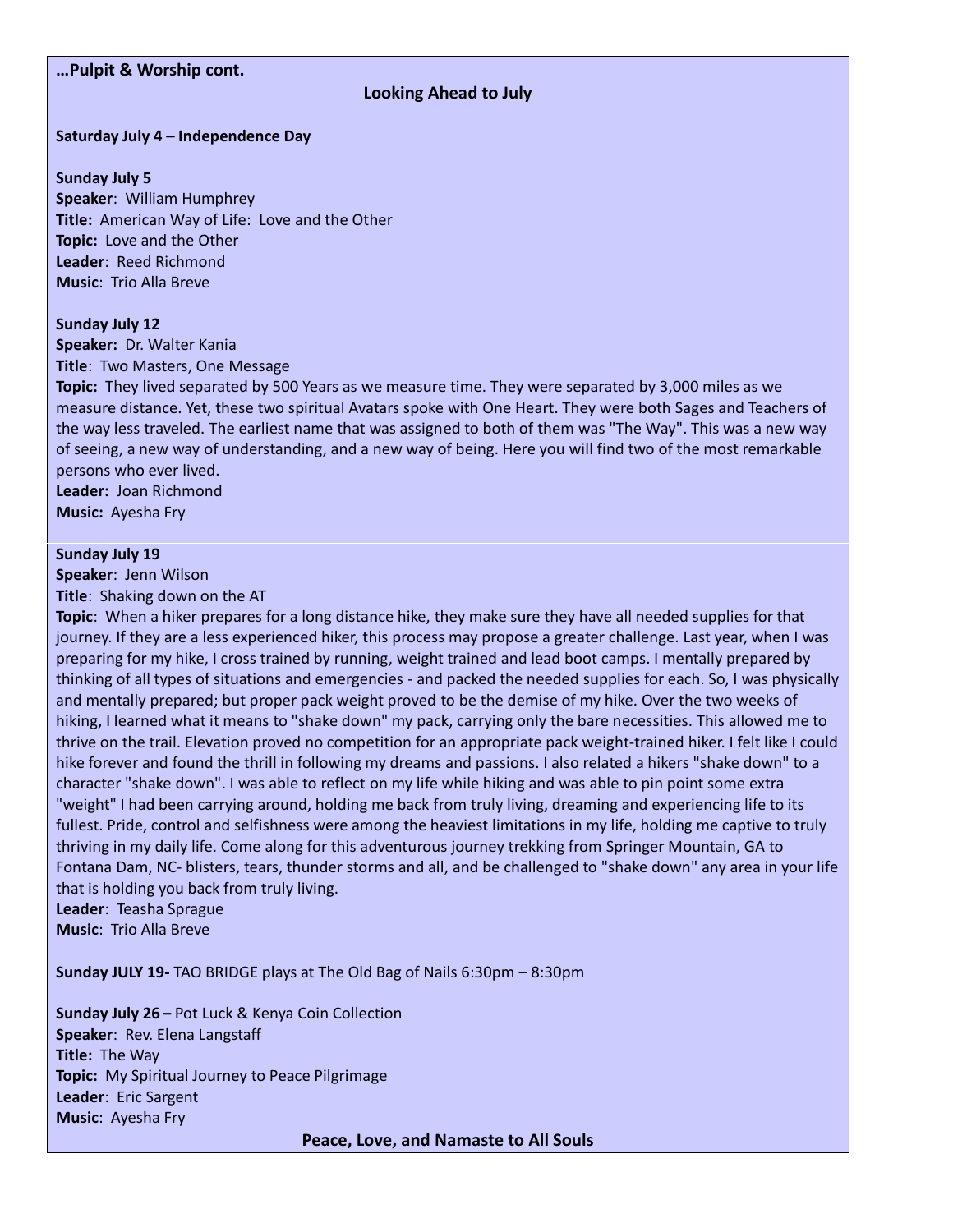

# **Buddhist Book Discussion Group**

2nd Monday of each Month,  $6:30<sub>pm</sub> - 8<sub>pm</sub>$ 

Relax Coffee Shop, 105 N. Main St., Mansfield

July 13 - Case 1 Chao-Chau's Dog:

"A monk asked Chao-chou, "Has the dog Buddha nature or not?" Chao-chou said, "Mu."

**The Gateless Barrier** Transl. by Robert Aitken Roshi [ISBN#0865474427] (Look for others with the Book)



Translated and with a Come Robert Aitken TAKING THE PATH OF ZEN



Free & open to everyone of all faiths No previous experience with Buddhism needed More Info: www.livinglotus.org/bookclub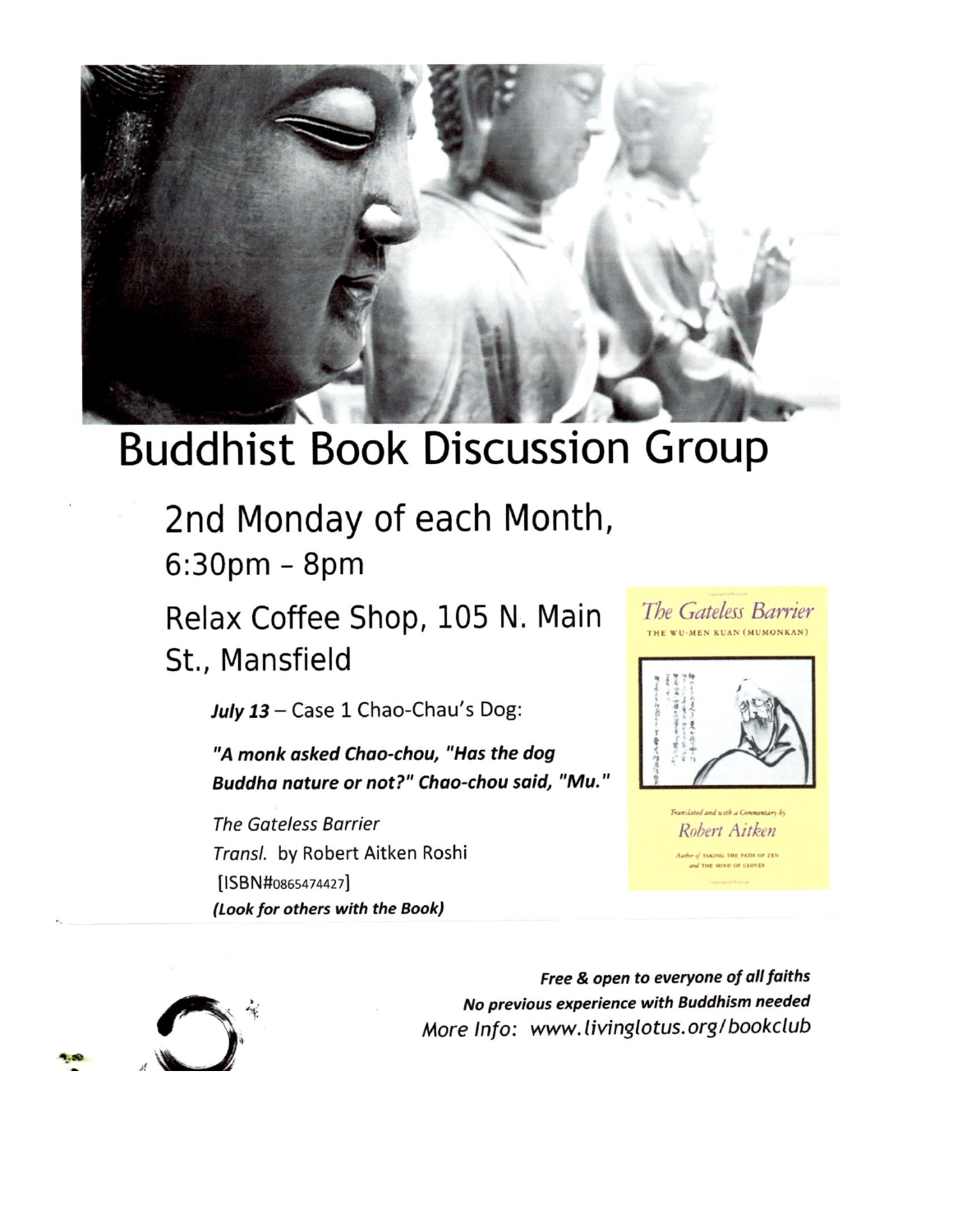

ZF

"Inspired...

brilliant... an eloquent explanation

fearless...

of Dogen's Zen."



Monday, July 27,

6pm-8:30pm,<br>all Souls Unitarian Church 25 Church St, Bellville, Ohio

All are welcome!

Zen (2009)

Japanese with English Subtitles Dramatization of the true story of Eihei Dogen and his journey in the  $13^{\text{th}}$  century from Japan to China and how he brought a new school of Zen Buddhism back to Japan to found the Soto School of Zen Buddhism in the face of opposition.

There<br>The will be a brief introduction and a Facilitated discussion after the film.

More info: www.livinglotus.org

ntaro Nakamura

as Zen master Eiher Dogen

**DIRECTED BY** Banmei Takahashi